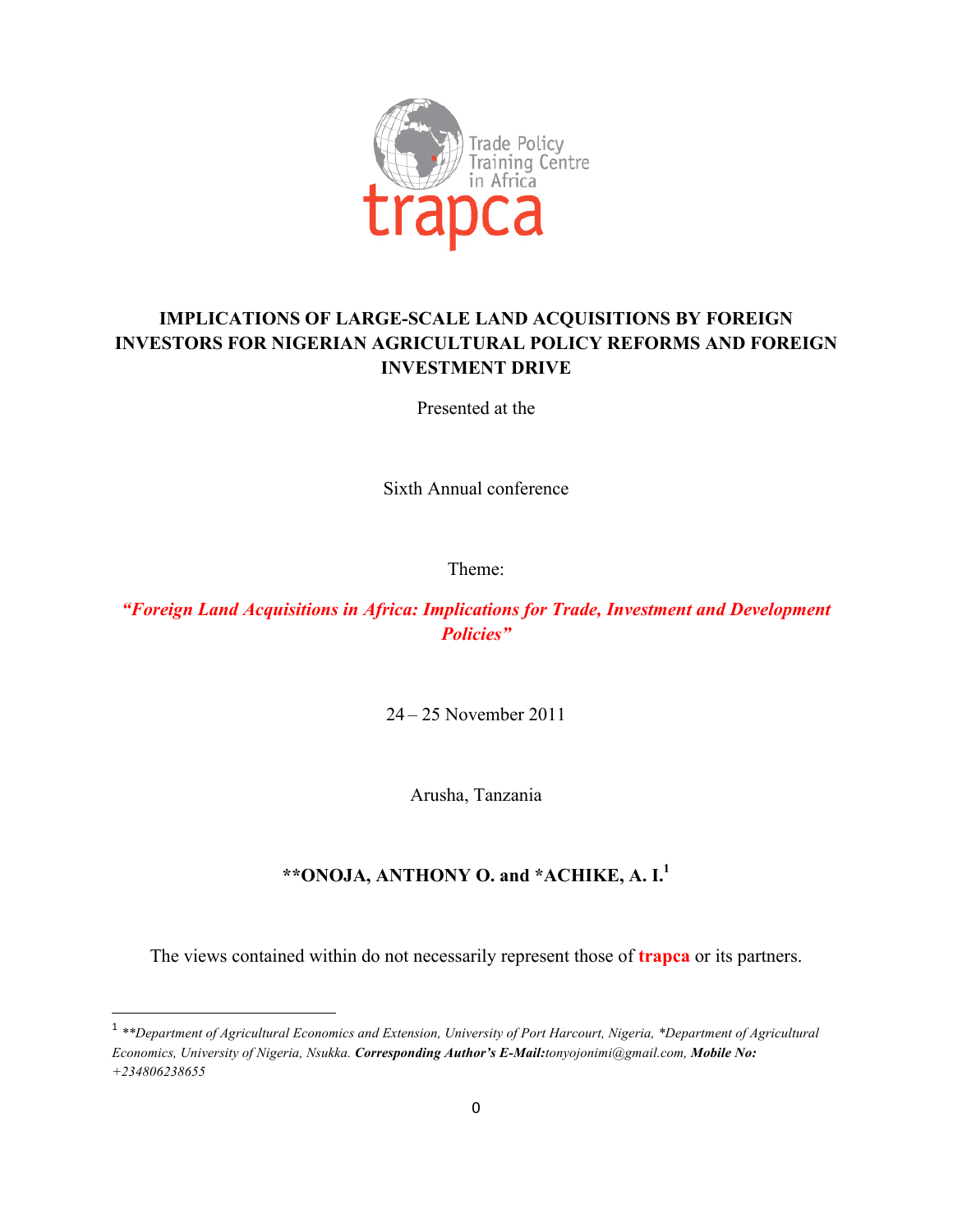#### *Abstract*

*Recent reports indicating that large portions (estimated 50-80m hectares) of land have been bought by international investors in middle and low-income countries in recent years and with roughly two-thirds of those purchases occurring in sub-Saharan Africa calls for a cursory appraisal of the implications of the trend of land grabbing for Nigerian and West African food security drive. This study reviewed cases of land grab by foreign investors in West Africa and Nigeria; it identified the possible drivers of large-scale land acquisition by foreign investors in the area and then discussed the policy implications of the findings for agricultural and land policy reforms in Nigeria. Land transactions involving foreign investors have increased in area over the past 10 years. Over 100,000 ha have been documented in Nigeria involving such deals most of which were brokered using the State's corporation such as NNPC. Land in Nigeria is officially held by the state government and local communities have no say in its allocation. Most lands grabbed in Nigeria and West Africa were profit driven (to biofuel investors) and were made under the guises of using the lands acquired for agricultural investments especially for cassava, sugarcane and sweet sorghum. There were noted dangers in the deals with respect to food security drive, food safety, environmental safety, employment generation, land tenure threats and endangered peace, sovereignty and economic well being of citizens. Recommendations included need for land reforms that will involve the local communities who own the land, stopping long term leasing beyond 50 years and capacity building/awareness creation about land transactions of such magnitudes' implications to the nation's economic development among others.* 

**Key Words:** Land grab, large scale land acquisition, Foreign Direct Investment in Agriculture, Agriculture, food security, Investment, West Africa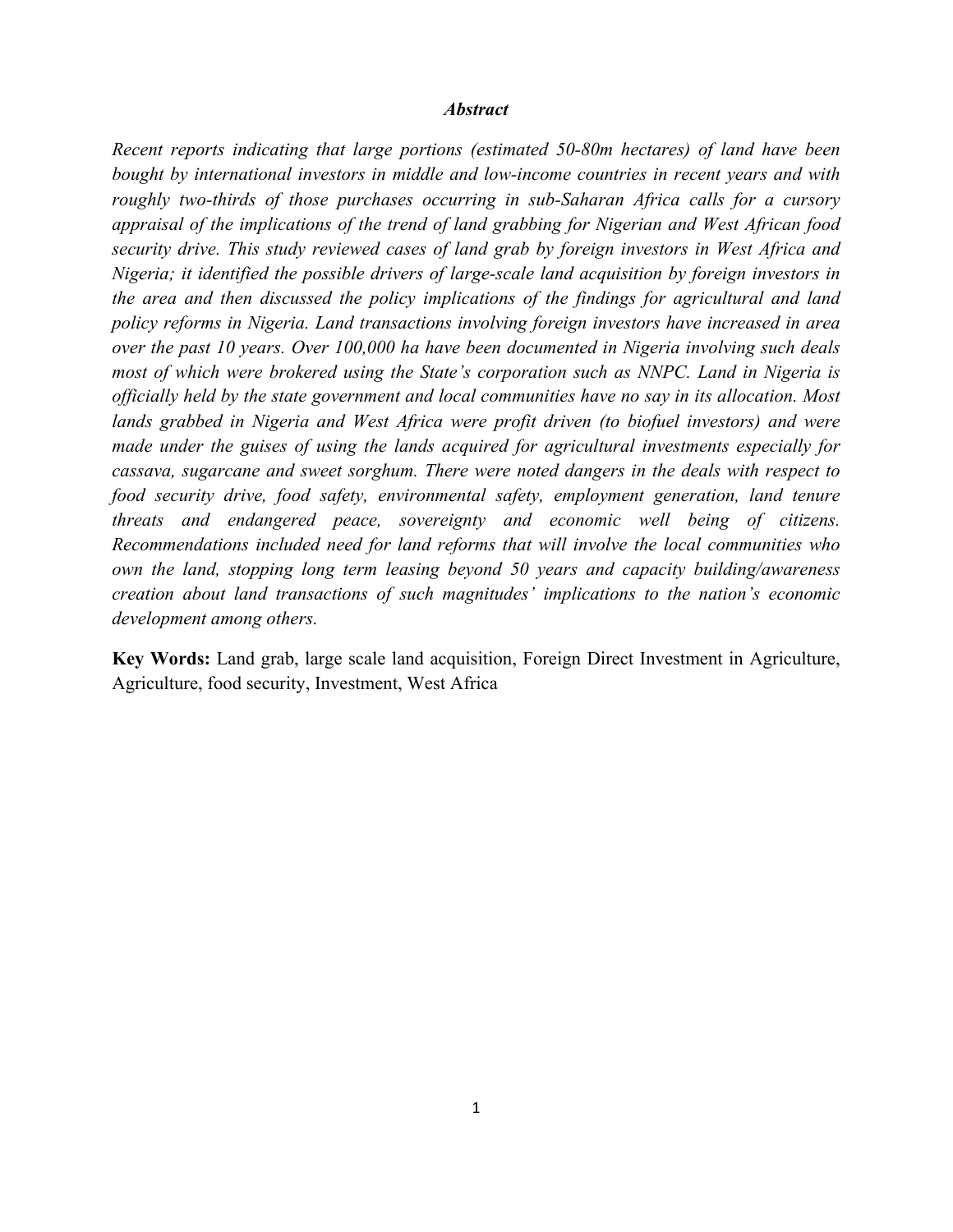### OUTLINE:

- 1. Introduction
- 2. Incidence of Land Grabbing in Nigeria and West Africa
- 3. Contractual terms in Land grabbing deals and
- 4. Drivers of Land Grabbing
- 5. Possible Implications of Land Grabbing for Agricultural and Trade Policies
- 6. Conclusion and Recommendations

### **Introduction**

Large scale land acquisition deals take many different forms and proceed in a wide diversity of contexts. According to Cotula, Vermeulen, Leonard. and Keeley, (2009) transactions labeled as "large-scale" may involve 1,000 hectares or 500,000 hectares. Increasing reports and evidence are emerging to affirm that the problem of large scale land acquisition by foreign investors in Africa is taking a dangerous trend, which needs to be checked. Global Development (2010) reported that research findings have indicated that a million Chinese farmers have joined the rush to Africa, and that some of the world's richest countries are buying or leasing land in some of the world's poorest to satisfy insatiable appetites for food and fuel. In the new scramble for Africa, the report added, nearly 2.5m hectares (6.2m acres) of farmland in just five sub-Saharan countries have been bought or rented in the past five years at a total cost of \$920m (£563m). "Lands that only a short time ago seemed of little outside interest are now being sought by international investors to the tune of hundreds of thousands of hectares," said a recent report by the International Fund for Agricultural Development (IFAD), the Food and Agriculture Organisation (FAO), and a London-based think tank, the International Institute for Environment and Development (IIED). It described the huge deals reported to date as "the tip of the iceberg".

The above scenario is even more disturbing when one further notes that FAO (2010) also indicated that access to arable productive land in Africa had been in decline due to the pressure of growing population trends and worsening land degradation as a result of climate change. Many low income rural households are dependent on land to access limited sources of credit, with land providing the only means to channel into financial markets. Recent high profile land purchases covering thousands of hectares of prime agricultural land have raised concerns over equitable land access, FAO said. Sub-Saharan Africa, especially Nigeria and other Wesyt African countries are not exempted from this development (see Cotula, Vermeulen, Leonard. and Keeley, 2009). Cotula et al observed that despite the spate of media reports and some published research, international land deals and their impacts remain still little understood. This report is therefore a step towards filling this knowledge gap. It specifically focused on discussing key trends and drivers in land acquisitions, the contractual arrangements underpinning them and the way these are negotiated, as well as the early impacts on land access for rural people in recipient countries within West Africa and most especially in Nigeria as gleaned from current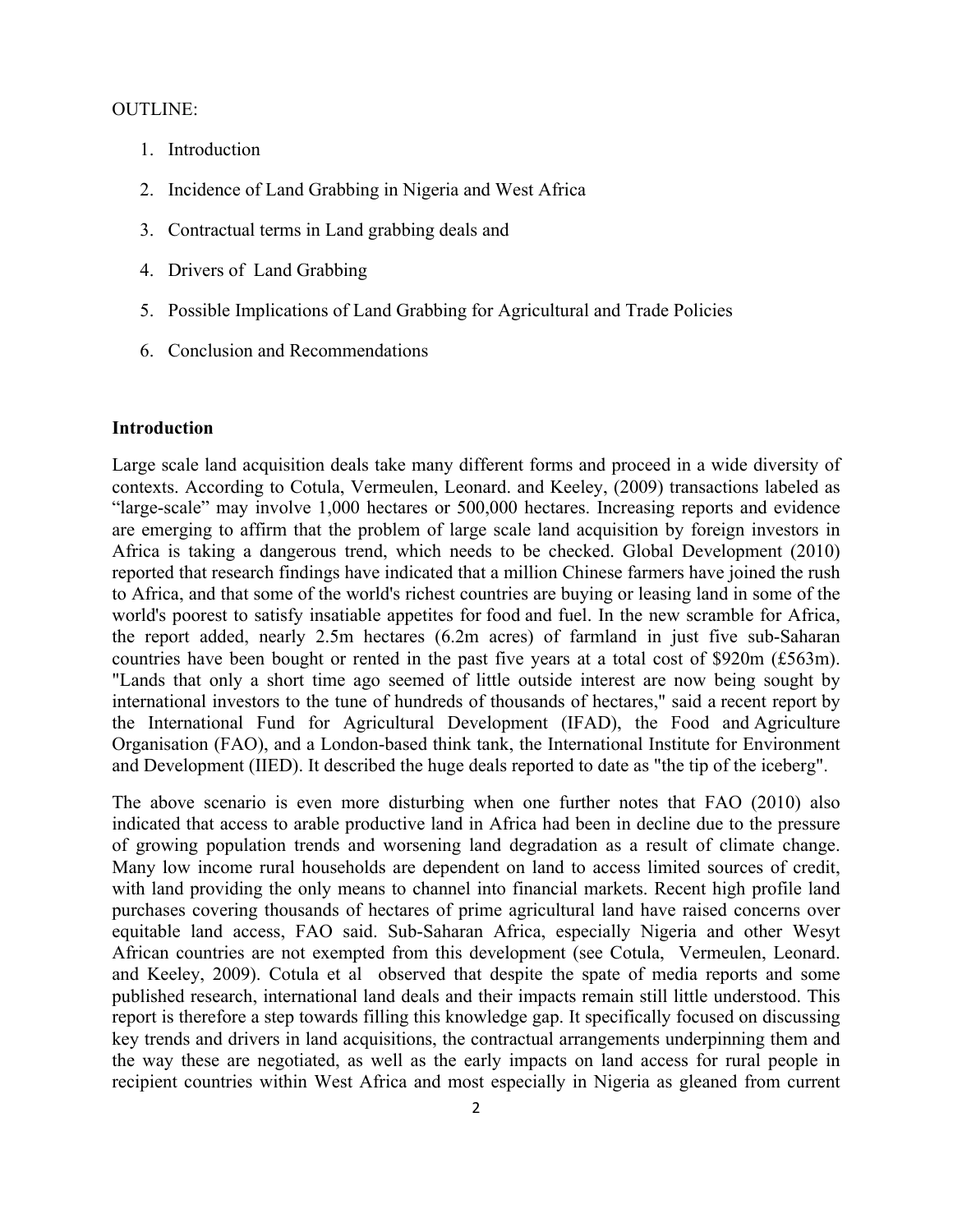literature with a major aim of formulating useful policy measures for Nigerian agricultural and economic policy reforms. The report looked at large-scale land acquisitions, broadly defined as acquisitions (whether purchases, leases or other) of land areas over 1,000 ha.

## **Incidence of Land Grabbing in Nigeria, West African countries and the Forces behind them**

According to Sahel and West Africa Club (SWAC/OECD) (2010) land transactions have increased in many West African countries over the past 10 years. In some countries large scale land acquisition is not new and was even more important in the 70's. National populations are the most important investors in land in West Africa. The scale of land acquisition by foreign investors varies between West African countries: Ghana and Mali have many significant transactions on land by foreign investors. Several investors have more than 100 000ha Burkina Faso has one significant land transaction (200 000 ha) while Niger and Senegal have relatively small land transactions. Respectively, these transactions have recorded land acquisitions of 600 000 ha (in Ghana), 410 000 ha in Mali, 213 000 ha in Burkina Faso, 16 000 ha in Niger Republic and 12 000 ha in Senegal.

Table 1.0 gives instances of some of the major investors on the West African countries' lands as recorded by SWAC/OECD) (2010). The investors came from different continents of the world including Europe, Africa and Asia.

| <b>Countries of Origin</b><br><b>Investors (Selective</b><br>list) | <b>Examples of Companies/Investors</b>                        |  |  |
|--------------------------------------------------------------------|---------------------------------------------------------------|--|--|
| <b>France</b>                                                      | Agroed                                                        |  |  |
| Germany                                                            | Flora Ecopower                                                |  |  |
| <b>Norway</b>                                                      | Biofuels Africa and Scan Fuel Ltd                             |  |  |
| <i>India</i>                                                       | Hazel Mecantile                                               |  |  |
| <b>Sweden</b>                                                      | Svensk Etanolkemi AB (Sekab)                                  |  |  |
| <b>Italy</b>                                                       | Agroils                                                       |  |  |
| China                                                              | N Sukala                                                      |  |  |
| <b>South Africa and UK</b>                                         | SOSUMAR/CANCO; LONHRO                                         |  |  |
| Saudi Arabia                                                       | FORAS, Al Tamini Khaled Alhil International, Groupe Bin Taleb |  |  |
|                                                                    | international                                                 |  |  |

## **Table 1.0 Major Investors in West African Land**

Source: SWAC/OECD (2010)

In Nigeria, it has been reported recently by Friends of Earth for Africa and Friends of Earth for Europe (2010) that land acquisitions by the state using foreign capital and expertise in recent times is estimated at over 100,000 ha. Such land acquisitions were mostly brokered by the state owned Nigerian National Petroleum Corporation (NNPC) with foreign capital and expertise, the report added. The examples of such acquisitions are summarized in Table 2.

It was also reported by Friends of Earth for Africa and Friends of Earth for Europe (2010) that in Sierra Leone Swiss based Addax Bioenergy obtained 26,000 ha for sugarcane, while in Ghana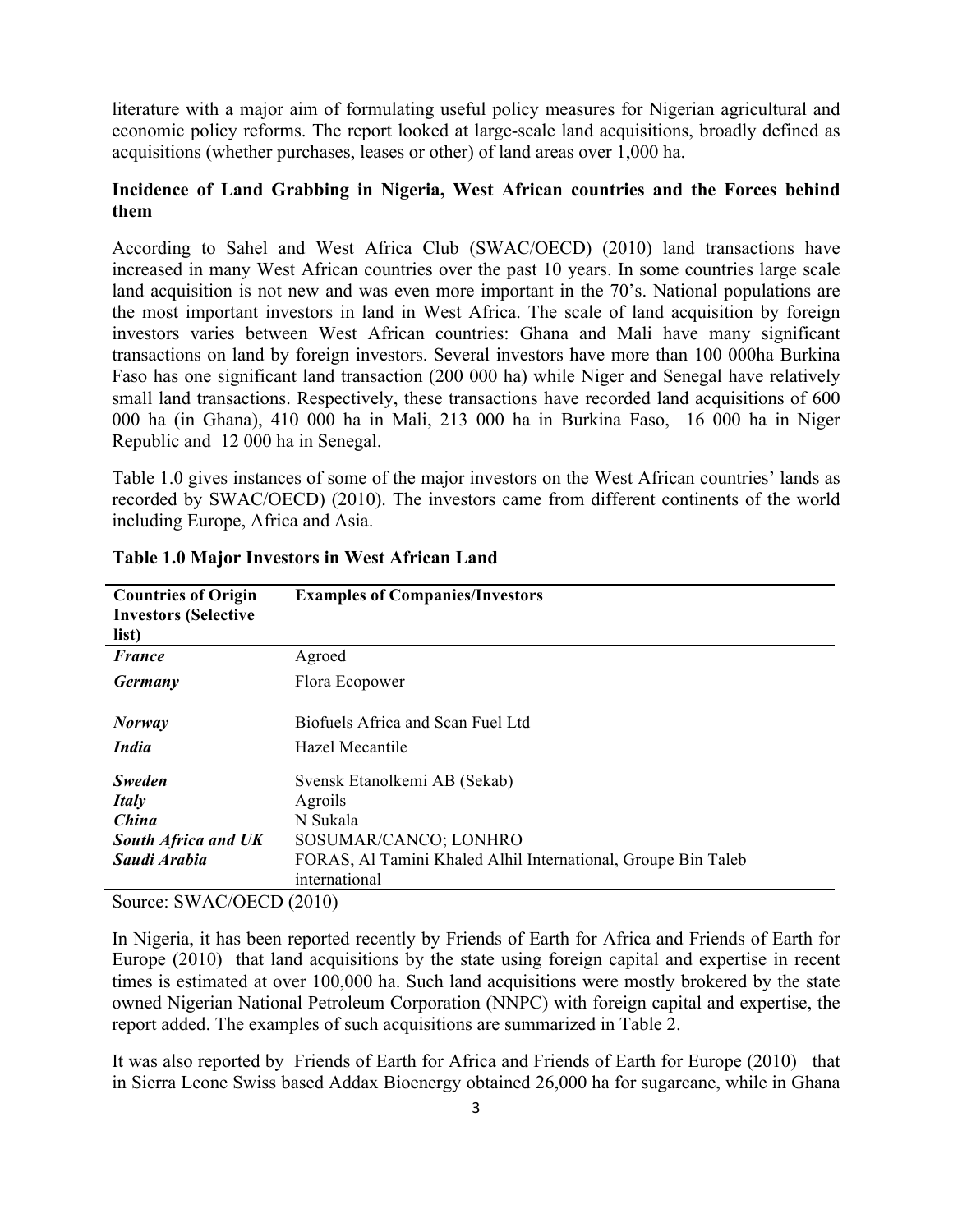Italian-based Agroils obtains 105,000 ha, UK company Jatropha Africa acquired 120,000 ha, ScanFuel (Norway) cultivated 10,000 hectares and had contracts for ca.400,000 ha, while Galten (Israel) acquired 100,000 ha. In Benin Republic there is a proposal to convert 300,000 - 400,000 ha of wetlands for oil palm by a foreign investor.

**Table 2: Selected Documented Incidences of Land Grabbing in Nigeria and Companies involved**

| Company      | Country | Land            | <b>Crop Type</b>  | <b>Source</b>                                                             |
|--------------|---------|-----------------|-------------------|---------------------------------------------------------------------------|
|              |         | <b>Acquired</b> |                   |                                                                           |
| <b>NNPC</b>  | Nigeria | $200$ Sqr       | <b>Sugar Cane</b> | Local Information                                                         |
|              |         | <b>Kms</b>      |                   |                                                                           |
| <b>NNPC</b>  | Nigeria | 20,000 ha       | Sugar Cane        | www.tribune.com.ng/18072008/tue/eog<br>.html; Gombe Alternative Source of |
|              |         |                 |                   | Energy Biofuel blazes the trail -                                         |
|              |         |                 |                   | Fadare, Sola, July 15, 2008                                               |
| <b>NNPC</b>  | Nigeria | 20,000 ha       | Sugar Cane        | Daily Trust (18 July 2006) Can Nigeria                                    |
|              |         |                 | and Cassava       | Develop Ethanol As alternative Fuel? -                                    |
|              |         |                 |                   | News Analysis. Abuja                                                      |
| Kwara        | Nigeria | 15,000 ha       | Cassava           | www.tradeinvestnigeria.com/news/621                                       |
| Casplex      |         |                 |                   | 995.htm: Case Study: Innovative                                           |
| Limited      |         |                 |                   | agriculture project set to take off in                                    |
|              |         |                 |                   | Kwara - Maritz, Jaco, June 18, 2008                                       |
| <b>NNPC</b>  | Nigeria | 30,000 ha       | Cassava           | Inyang, Bassey, Cross River and NNPC                                      |
|              |         |                 |                   | Partner On Biofuel Plants Daily                                           |
|              |         |                 |                   | Independent, (6 February 2008)                                            |
| Global Fuels | Nigeria | 11,000 ha       | Sweet             | Jakpor, Francis Biofuel Company                                           |
|              |         |                 | Sorghum           | unveils renewable source of energy,                                       |
|              |         |                 |                   | Lagos, BusinessDay, 13 July 2008,                                         |
|              |         |                 |                   | www.businessdayonline.com/energy/1<br>2883.html                           |
| <b>NNPC</b>  |         |                 | Cassava           |                                                                           |
|              | Nigeria | $10,000$ ha     |                   | www.guardiannewsngr.com/news/articl<br>e19/010606                         |
|              |         |                 |                   |                                                                           |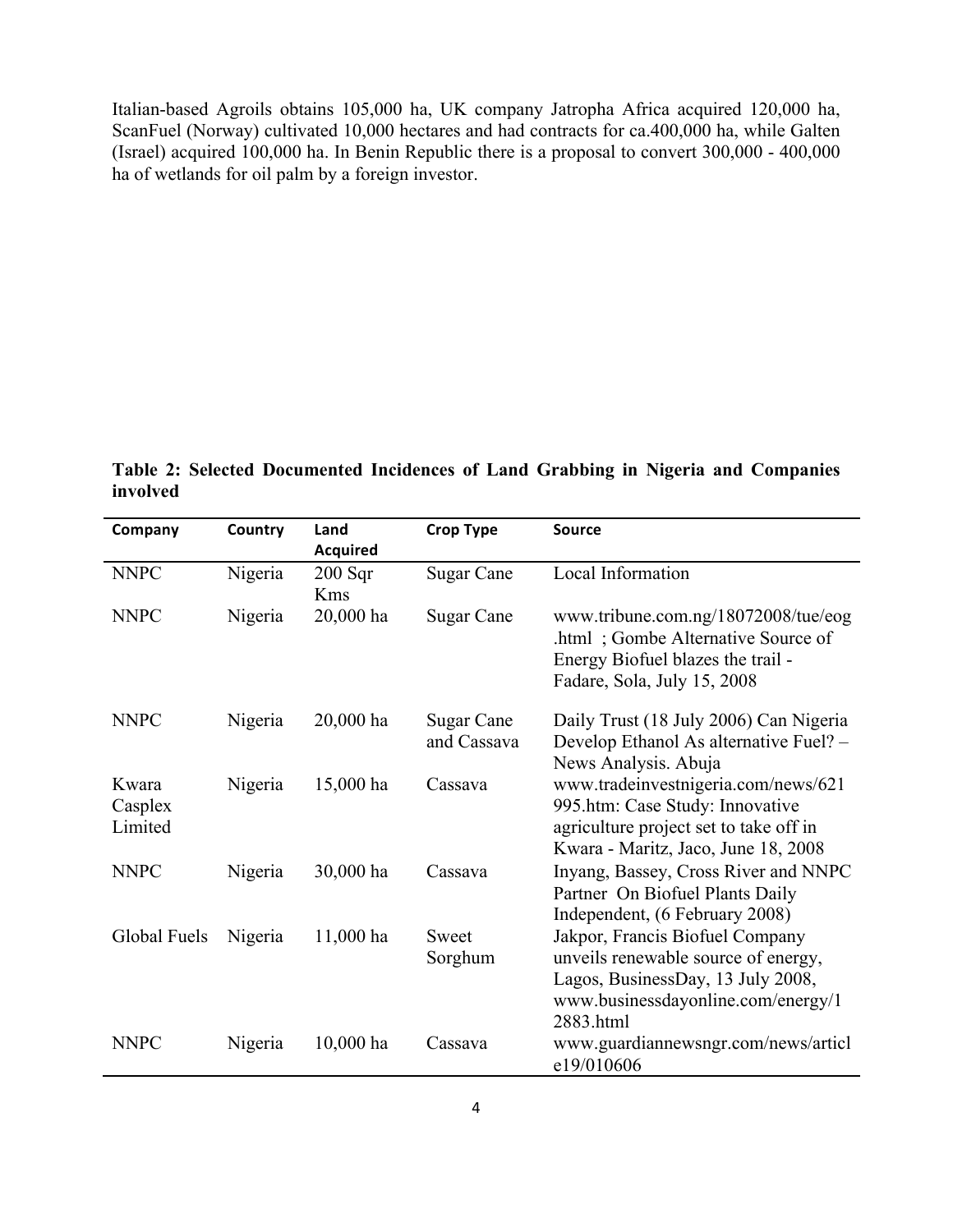| Global Fuels Nigeria | 30,000 ha | Sweet   | www.globalbiofuelsltd.com/news/chair |
|----------------------|-----------|---------|--------------------------------------|
|                      |           | Sorghum | manspeech.html                       |

Source: Friends of Earth for Africa and Friends of Earth for Europe (2010)

### **Contractual Arrangement in the Land Deals in West Africa**

Although some land has been purchased outright, more often it is leased, with long-term leases, in some cases up to 99 years. There are also cases of "out growing" - where local farmers are contracted to grow a particular crop, such as jatropha (Friends of Earth Europe and Friends of Earth Africa, 2010). The report added that in Nigeria, communities are facing a resettlement programme after the Nigerian National Petroleum Corporation (NNPC) requisitioned a 200 km sq area to grow sugar cane for ethanol. The land is currently used by small farmers to grow food crops. Land in Nigeria is officially held by the state government, and local communities have no say in its allocation, the report further noted. ABN AMRO World Agronomy and VM group (2011) observed that leases are now the preferred method of transaction instead of outright ownership. But striking favourable terms for such leases has not been easy. In eight African countries recently studied by the team it was observed that lease terms varied from 20 to 50 years, with renewals often possible up to 99 years. The FAO report noted: "Most leases involved payment of an annual rental of from less than \$2/ha in Ethiopia to \$5/ha in Liberia through to \$13.8/ha in Cameroon. Some contracts allow for a five-year rental free period and in some cases for adjustment of the rental over time. Where fees are low, investors may be expected to commit capital to develop infrastructure, such as irrigation canals, roads and processing plant. Most contracts make reference to provision of employment, but often in such imprecise terms that it would be difficult to hold the investor to account for non-compliance."

In most cases, the legal status of land proposed for transfer, or actually allocated to investors, varies across countries and regions within them. As the pace of foreign investment has accelerated in a number of developing countries, many governments have updated their land tenure legislation to clarify rights over land and natural resources, to offer incentives for people to invest in land, and to specify terms for international investor access to national resources. The FAO points out that: "State ownership is common, though government can also invoke eminent domain, on the grounds that it is acting in the public good, and reclassify private or village land to public land." Ironically, provision of a formal title can actually speed up landlessness as poorer farmers may be forced to sell after a bad harvest, leading to a concentration of land in wealthier sections of the community. In Indonesia and Benin, it has been observed that where land mapping has occurred, there is a greater likelihood that land will be sold to investors. Farmland acquisitions also have important gender implications. The FAO notes that in many farming regions, most agricultural workers are women. "Their work covers planting to postharvest processing on their immediate and extended family's land making women central to household food security. Yet farming contracts are often with male household heads, with payments made to men even where it is women who do most of the work. And cash crops controlled by men may encroach upon lands previously used by women for food crops."

#### **Drivers of Land Acquisition in West Africa**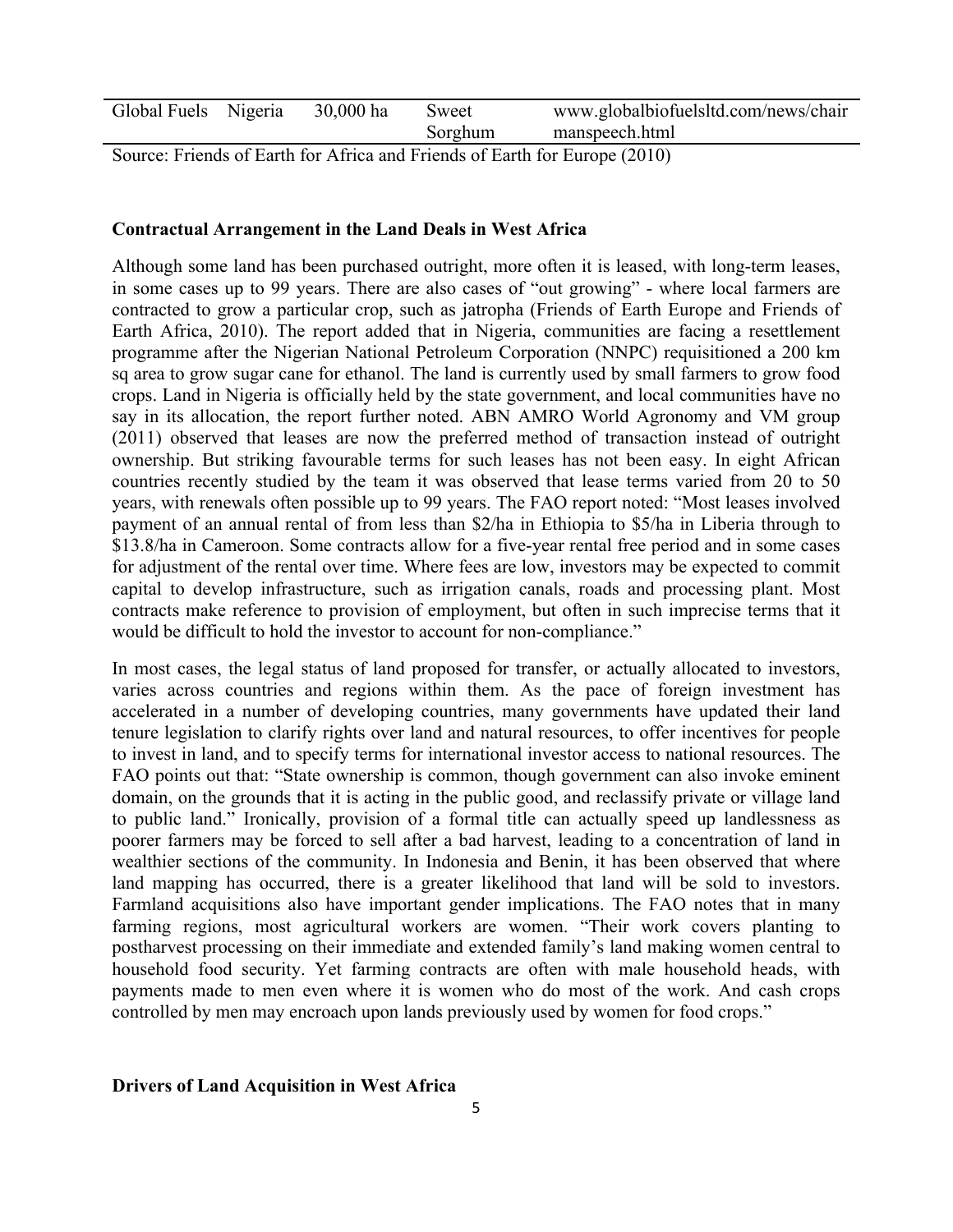In 2007, FDI to sub-Saharan Africa amounted to over US\$ 30 billion, a new record level – up from the records of about US\$ 22 billion in 2006 and US\$ 17 billion in 2005. The distribution of FDI flows and stocks is highly uneven, shaped by cross-country differences in resource endowments. Big shares of investment are concentrated in countries with important petroleum and mineral resources, such as Nigeria (UNCTAD, 2008). In Nigeria, Friends of Earth for Africa and Friends of Earth for Europe (2010) noted that most lands grabbed in Nigeria were profit driven and were under the guises of using the lands acquired for agricultural investments especially for cassava, sugarcane and sweet sorghum which ultimately would become raw materials for biofuel production. This is in agreement with IIED, FAO and IFAD in Cotula, Vermeulen, Leonard and Keeley (2009) who noted that "*production of liquid biofuels is a key driver of much recent land acquisition. Internationally, government consumption targets have been the key driver of the biofuels boom, as they create guaranteed markets for decades to come."*

The reasons for the trend in large scale land acquisition for farming in West Africa do not differ from the drivers in other parts of Africa. Increasing rate of return in farm investments could be one of the reasons for this acquisitions noted. A FAO report in ABN AMRO World Agronomy and VM group (2011) refers to anecdotal evidence suggesting that while normal rates of return on capital might be considered around the 6%-7% level, recent investors claim they have been securing annual returns of between 20%-30% and in some cases, where little competition exists, the returns can be as high as 50%-60% a year. The report noted that over the past two decades, the driving forces behind large-scale land investment in developing countries have become increasingly diverse. Foreign governments have dipped their toes into African and South American land markets in the hope of securing long-term food supplies, while well-intentioned biofuel producers have cleared thousands of acres for palm oil plantations. Throw in a good measure of extractive industries developing coal and metal reserves, add in commercial farmers expanding their activities into neighbouring countries and embellish the whole lot with financial institutions looking to broaden their portfolios, and the scene is set for wholesale changes to national landscapes. Estimated 50-80m hectares of land have been bought by international investors in middle and low-income countries in recent years, with roughly two-thirds of those purchases occurring in sub-Saharan Africa. Ostensibly, the logic behind purchasing agricultural land has been to grow crops or exploit underlying natural resources. But there are also other factors at play. The FAO makes the point that water and water rights are becoming more important in land purchases: "Water scarcity is a major driver of international flows of investments in land. It has been argued by some that water is the hidden agenda behind many land acquisition deals. Thus investors may be seeking to gain control of water resources in states perceived to have a surplus of water today instead of land." When this is the case, there is every incentive to acquire long-leases or freeholds but not necessarily commit significant capital to develop the land as a producing asset in itself. Evidence suggests that many land deals have not been followed up with productive investment with, according to the FAO, "only 20% of investments that have been announced actually being followed through with agricultural production happening on the ground." According to Cotula, Vermeulen, Leonard. and Keeley, (2009) several factors seem to underpin these land acquisitions. These include food security concerns, particularly in investor countries, which are a key driver of government-backed investment. Food supply problems and uncertainties are created by constraints in agricultural production due to limited availability of water and arable land; by bottlenecks in storage and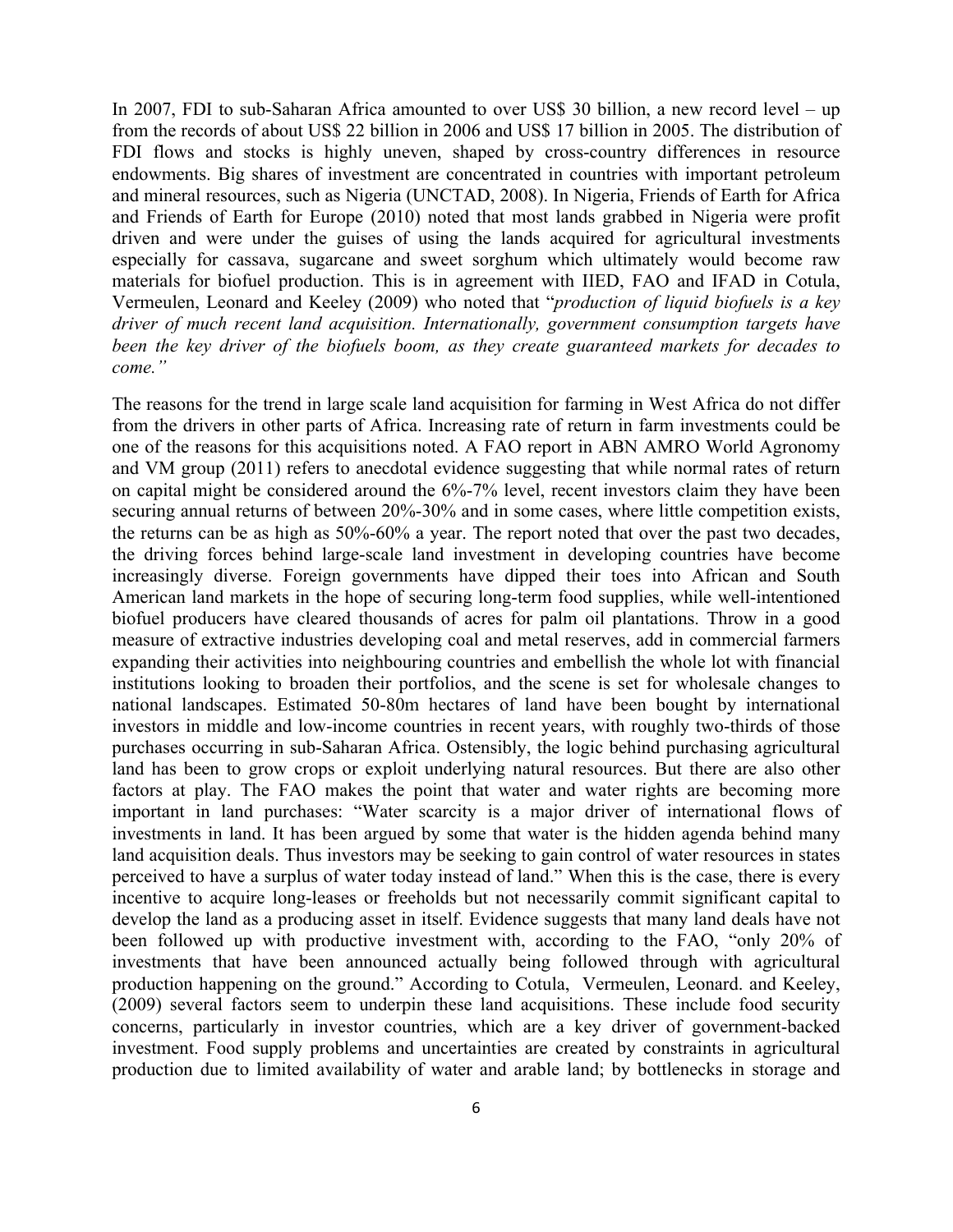distribution; and by the expansion of biofuel production, an important competing land and crop use.

Increasing urbanisation rates and changing diets are also pushing up global food demand. The food price hikes of 2007 and 2008 shook the assumption that the world will continue to experience low food prices. While grain and other food prices have dropped from the highs seen in the summer of 2008, some of the structural factors underpinning rising prices are likely to stay. Government-backed deals can also be driven by investment opportunities rather than food security concerns. In addition, global demand for biofuels and other non-food agricultural commodities, expectations of rising rates of return in agriculture and land values, and policy measures in home and host countries are key factors driving new patterns of land investment.

With regard to biofuels, government consumption targets (in the European Union, for instance) and financial incentives have been a key driving force. It is possible that the recent decline in the oil price from the highs of 2008 may dampen enthusiasm for biofuel investments. But given the projections of diminishing supplies of non-renewables, biofuels are likely to remain and increase as an option in the longer-term, unless policies shift in response to concerns about the impacts of biofuel expansion on food security.

As for rates of return in agriculture, rising agricultural commodity prices make the acquisition of land for agricultural production look like an increasingly attractive option. Some agribusiness players traditionally involved in food processing and distribution are pursuing vertical integration strategies to move upstream and enter direct production.

Although political risk remains high in many African countries, policy reforms have improved the attractiveness of the investment climate in several countries – including through a growing number of investment treaties and codes, and through reform of sectoral legislation on land, banking, taxation, customs regimes or other aspects. These policy reforms also drive the land grabbing trend in Africa.

Land prices in Africa are in many places "very cheap" compared with the international market and land values are rising, suggesting the potential for investment. Where the host country is supportive, as it is in Nigeria, land can also be acquired on favourable terms. With a guaranteed market, cheap access to land and cheap labour, agrofuel development can be seen as a good business opportunity for European companies, and this can explain the sudden rush of "land grabs" taking place (Friends of Earth Africa and Friends of Earth Europe, 2010).

UNCTAD (2008) observed that over the past decade, economic liberalization, the globalization of transport and communications, and global demand for food, energy and commodities have fostered foreign investment in many parts of Africa – particularly in extractive industries and in agriculture for food and fuel. What are the implications of these developments?

# **Implications of Land Grabbing for Nigerian Agriculture, International Trade and Economic Development**

The companies and governments promoting agrofuels in Africa promise locally grown fuel supplies, jobs and economic development, but how real are these promises? A cursory review of literature (See Friends of Earth Africa and Friends of Earh Europe, 2010;; UNCTAD, 2008;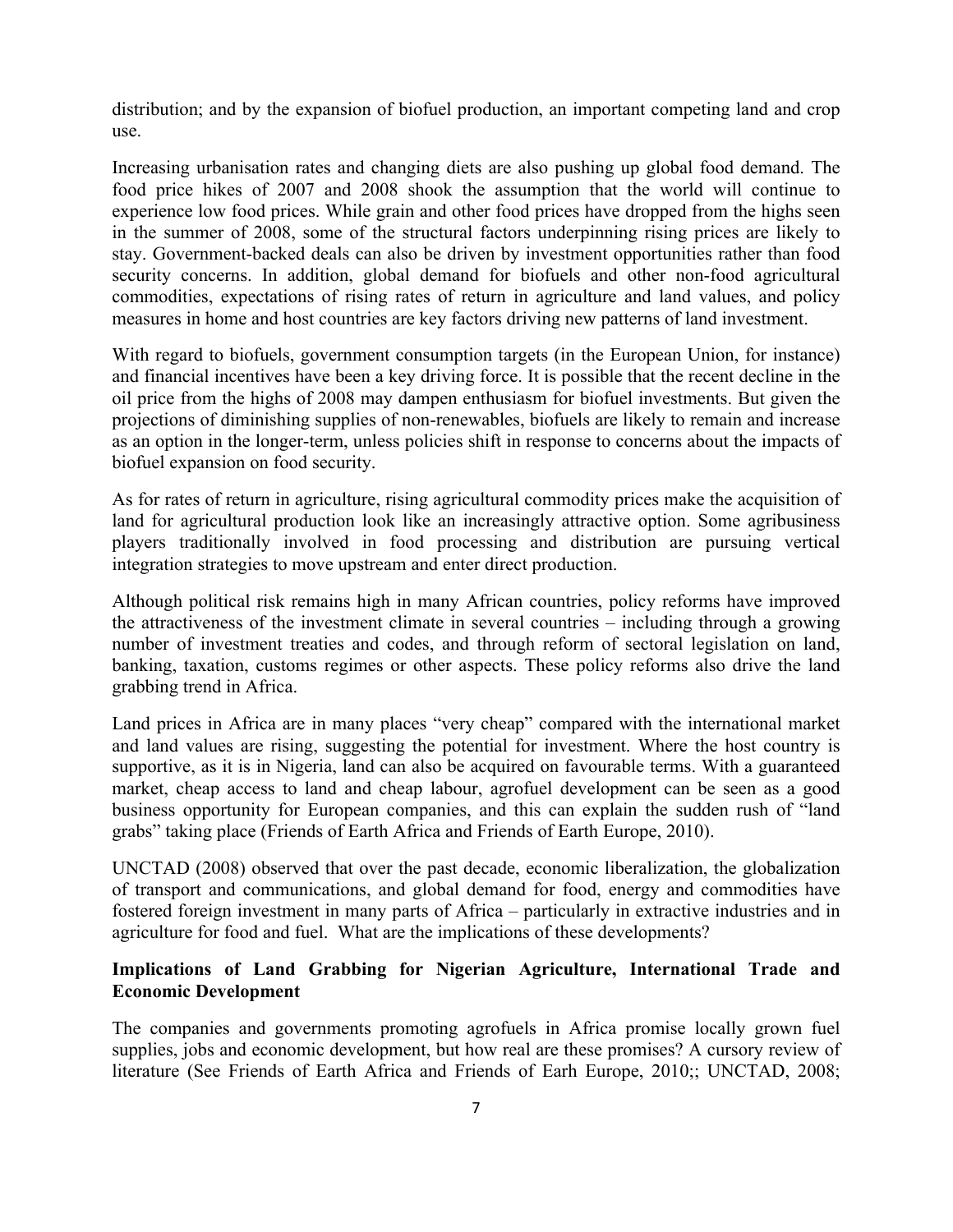SWAC/OECD, 2010; and Cotula, Vermeulen, Leonard and Keeley 2009) will uncover so many hidden dangers the trend of land grabbing in Nigeria, and indeed Africa as a whole portend to food security drive, food safety, environmental safety, employment generation, land tenure threats and endangered peace, sovereignty and economic well being of citizens. Dangers inherent in land grabbing that border on threats to environment when perceived threats by individuals that are likely to be victimized by the arrangement can in turn can lead to communal conflict that may threaten the fragile security situation in Nigeria thus jeopardizing attainment of a conducive business environment that can boost Foreign Direct Investment either in Agriculture or Industry. For instance, it was reported that plans for large sugar-cane plantations in Gombe State, Nigeria had raised concerns over pesticide use and the impact on surrounding farmland leading to agitation by some members of the community who felt threatened by the looming implications of the deal (Salihu, 2008 in *Daily Independent*).

Food security is an issue in Nigeria at the moment and indeed in Africa as a whole. The UN FAO noted that there are 307 million hungry people in Africa, with most of these living in Subsaharan Africa (265 million). A recent FAO statistic (FAO, 2011) indicated that at least 9.4 million Nigerians were undernourished and that out of Nigerian's 147.7 million citizens, 6 percent were highly undernourished. Instead of facing food supply or food security problem in Nigeria at such a critical time the country is selling off arable lands to foreign investors prospecting in biofuels production to the extent of losing above 136,000 ha of land from only 8 deals that could have been used in producing food crops (See Table 2). The implication of this is that food security drive will still be a farfetched dream as long as attraction of Foreign Investment in agriculture is only with the aim of producing biofuels for profit. The auctioning of fertile farm lands for this purpose also portends danger of losing job opportunities, increasing poverty in the country and also helping the growth of foreign companies to the disadvantage of the poor land owners in Nigeria. The overall implication of these will include increased poverty, unfavourable terms of trade against Nigeria, desertification, increased global warming and its adverse consequences of climate change, disempowerment of the indigenous citizens who will now be left with only few pieces of land that may not reach 1 hectare. The number of land fragmentation and land disputes that may arise in future will be unimaginable if these issues are not addressed and incorporated in Nigerian agricultural and land policy now. FAO country studies suggested that in many rural areas, most land is used or claimed by somebody, regardless of how it may be labelled officially. In Ghana, development agencies have reported that the spread of *jatropha* is pushing small farmers and particularly women farmers off their land. Valuable food sources such as shea nut and *dawadawa* trees have been cleared to make way for plantations. Some 50 per cent of the Ghanaian population work on the land, mostly growing food for local consumption a report showed (See Friends of Earth Africa and Friends of Earh Europe, 2010). Furthermore local community may agree to the land transfer in exchange for promises from the company to improve facilities in the area. But such promises are not always fulfilled, leading to resentment from the community (Ambiental and União, Mozambique, 2009). These are close reasons to why there are lots of unrest in the oil rich Niger Delta region of Nigeria in the past few years. Do Nigerian government who has just granted a costly amnesty to militants that were terrorizing the country another excuse to go back to the creeks and start the ugly incidents of bombings and kidnapping again as they bring in another form of land grabbing and pollution window into the region again? There are reports of land being given to more than one person as a result of confusion over who actually has the right to allocate land use. This can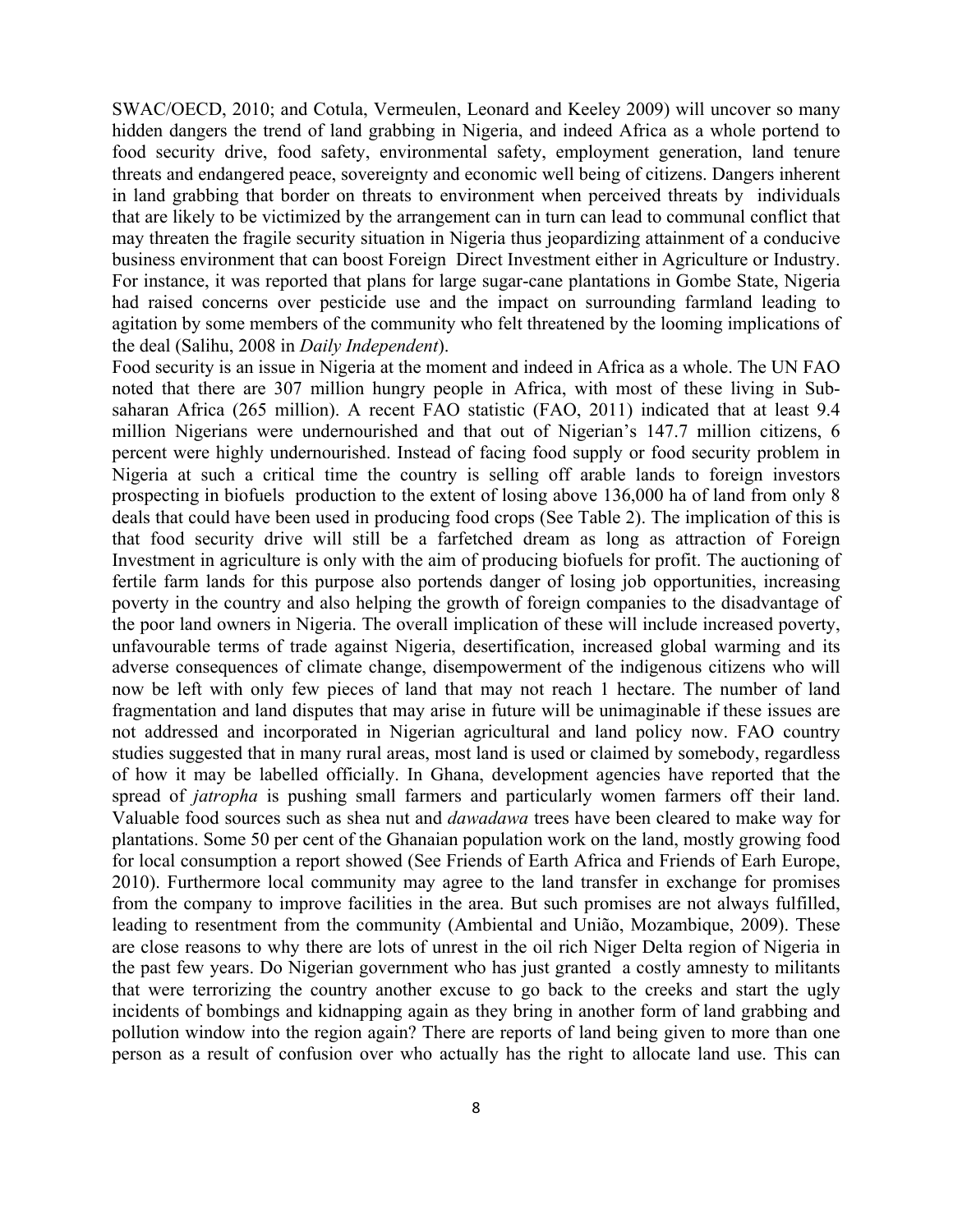precipitate communal clashes. All these incidents will discourage foreign investment in the country and consequently lead to retarded growth rate.

#### **Conclusion and Recommendations**

It has been established in this review that land grabbing in Nigeria and West Africa is taking a dangerous dimensions but the citizens were being deceived that there were necessary for economic development, job creation, safe environment and food security attainment. In Nigeria, the state collaborated with foreign investors to grab large hectares of land using its organ called Nigerian National Petroleum Company, NNPC. Land grabbing in Nigeria were driven by the state's drive to encourage economic growth through liberalization of trade and the quest for profits by foreign investors who find cheap and fertile land in Nigeria and other African countries. The terms of sale of these lands are unfavourable to the indigenes and portend dangers in the area of food security, wealth of the citizens, land tenure and availability of arable land for future use by even generations yet unborn, in addition to threat to environment and health of individuals. More importantly the trend will lead to aggravation of conflicts in the region and in Nigeria where national security is at the moment threatening foreign direct investments and national peace. Based on the above findings the following recommendations are hereby made:

- 1. Nigerian agricultural policy should discourage the promotion of cash crops over food crops and reform the Land Use Act to enable the indigenes who own the land have inputs in designing the terms of leasing or land tenure that may involve foreign investors. Outright purchase of land by foreign investors for agricultural activities should be forbidden in the new land policy and indeed more emphasis should be given to strengthening the protection of local land rights, including customary rights – even where land is state owned or vested with the state in trust for the nation as it is currently in Nigerian Land Use Act.
- 2. However, Nigerian Federal Government should as a matter of desideratum, balance investment protection with public interests (for instance, with regard to tensions between commercial confidentiality and public oversight in investment arbitration, and should reconcile the investor's need for regulatory stability with host state capacity to regulate in the public interest in any land deal. This is to ensure that the goal of attracting direct foreign investment in agriculture under the current globalization and liberalization policies of Nigeria is not jeopardized.
- 3. Nigerian environmental safety standards must be strengthened and estimated impacts of projects that the land will be used for (in monetary terms) be properly factored into such land deals so that communities bearing the environmental effects of the project can use such funds (the monetary value of the impact cost) to fund projects that will reduce or abate the environmental hazards inherent in such investment.
- 4. Even when land is being leased for production of biofuels Nigeria must ensure that a reasonable percentage of the production of such crops, at least 35 percent of the produced crops, be devoted to supplying food for Nigerian economy, not only for biofuel production. This way, the danger of abandoning the food insecurity issue can be averted.
- 5. Long-term land leases for 50 or even 99 years should not be tolerated since they are unsustainable unless there is some level of local satisfaction. In this context, therefore, innovative business models that promote local participation in economic activities may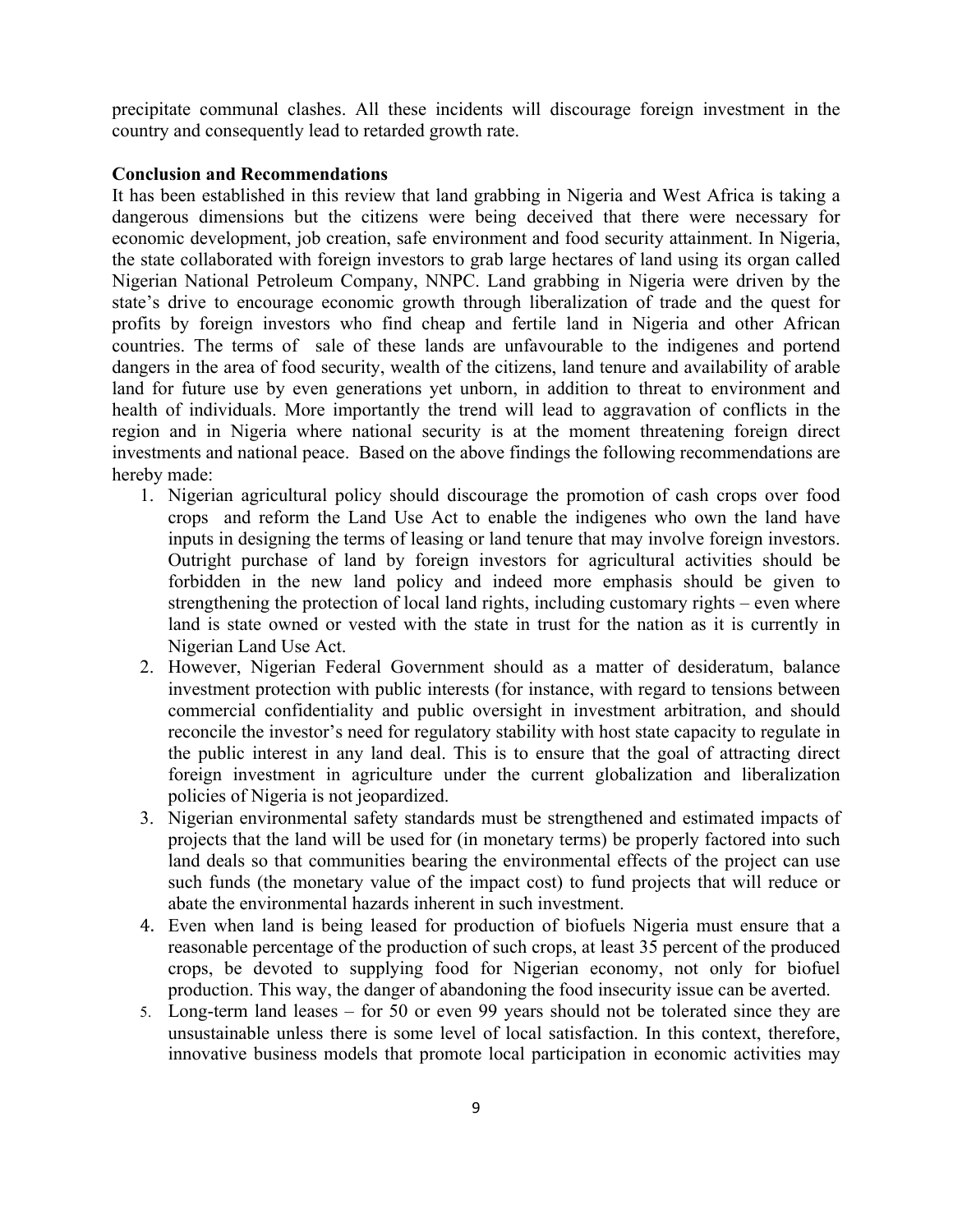make even more commercial sense. These include outgrower schemes, joint equity with local communities and local content requirements.

- 6. The international community or agencies should assist in providing expert advice, capacity building and other support for governments, private sector and civil society, for instance with regard to the negotiation of contracts, to tackling food security issues, to promoting innovative ways to provide legal support to local people, and to developing business plans that build on know-how of the wide range of business models for agricultural production beyond plantations.
- 7. Economic Community of West African States (ECOWAS) and Nigerian Federal Government should bring the issue of land grabbing and its inherent dangers to the economies of the member states to the front burner of their agenda. They should enact treaties that will discourage land acquisition that are of large scale with unfavourable implications on their citizens. A regional approach if well enforced will be a better way of stemming this ugly trend of African land auctioning in the name of opening doors to foreign direct investment.
- 8. ECOWAS and Nigerian Federal Government need also to promote and fund studies on investment trends in the agricultural sector within the region in order to understand the dimension of dangers posed to their agricultural land and recommend action to increase investment in agriculture without jeopardizing their sovereignties and future livelihoods of their citizens.

## **REFERENCES**

- ABN AMRO World Agronomy and VM Group (2011). Rush of investors forces spotlight on land tenure. *World Agronomy* August.
- Ambiental, J. and União Mozambique (2009): Jatropha! A socio-economic pitfall for Mozambique, published by SwissAid. Available at: www.swissaid.ch/global/PDF/entwicklungspolitik/agrotreibstoffe/Report\_Jatropha\_JA\_a nd\_UNAC.pdf
- Cotula, L., Vermeulen, S., Leonard, R. and Keeley, J.(2009) Lland grab or development opportunity? Agricultural investment and international land deals in Africa, IIED/FAO/IFAD, London/Rome.
- Friends of Earth for Africa and Friends of Earth for Europe (2010). Africa: up for grabs: The scale and impact of land grabbing for agrofuels. Retrieved on  $12<sup>th</sup>$  October, 2011 from http://www.foeeurope.org
- Food and Agricultural Organization, FAO. (2011). FAOSTAT. Retrieved on 23rd October,2011 from http://www.fao.org/hunger/en/.
- Food and Agricultural Organization (FAO). (2010). Africa's changing landscape: securing land access for the rural poor. FAO Regional Office for Africa. Retrieved on  $25<sup>th</sup>$  August, 2011 from www.fao.org/africa